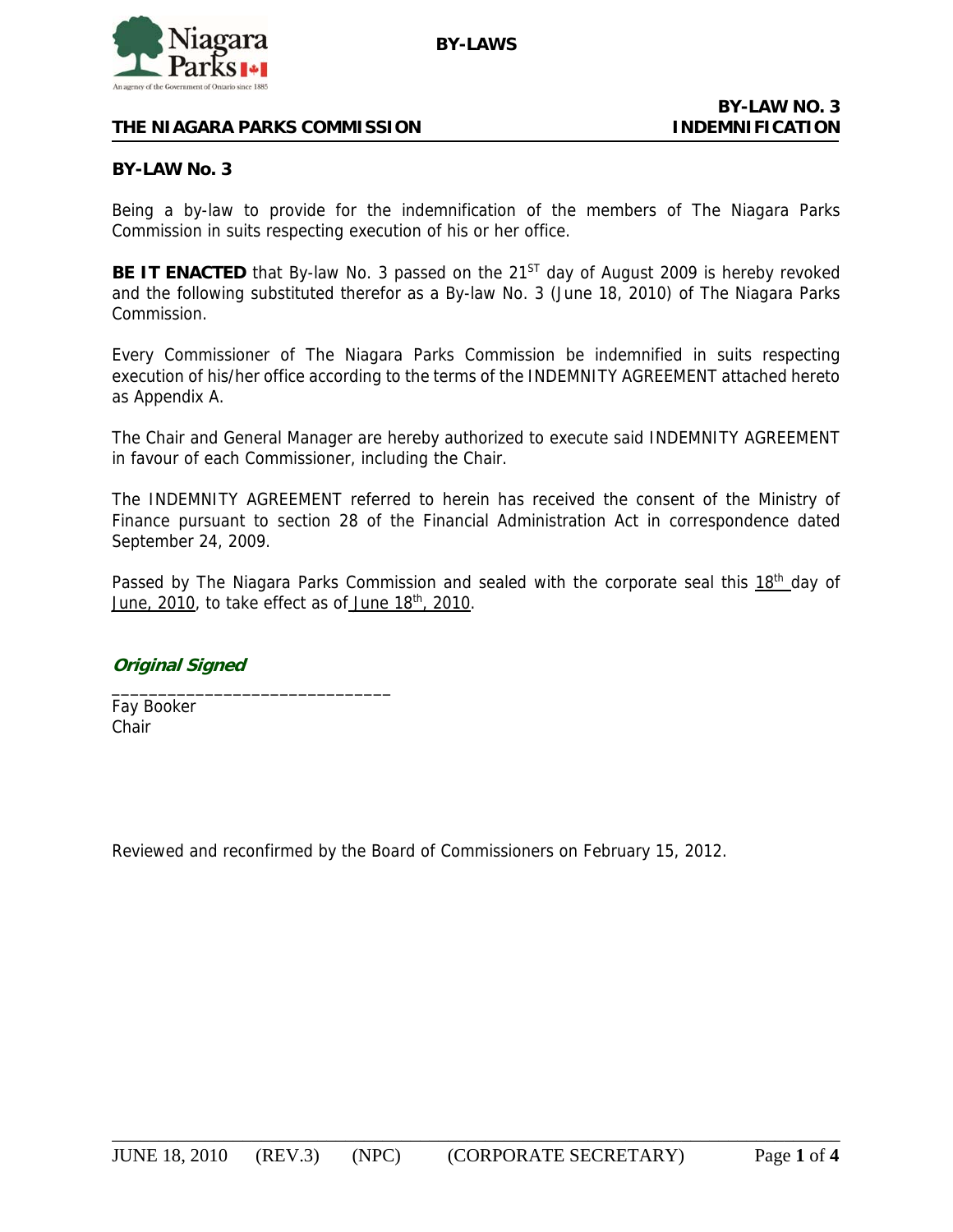

### THE NIAGARA PARKS COMMISSION **By-law No 3. By-law No 3.**

## **Appendix A**

### **INDEMNITY**

 $To:$ 

In consideration of your agreement to be appointed to act as a director of the board of THE NIAGARA PARKS COMMISSION, THE NIAGARA PARKS COMMISSION hereby agrees, subject to the terms hereof, to indemnify and hold harmless you and your heirs and legal personal representatives against and from any and all losses, costs, damages, expenses and liabilities of whatsoever kind, including amounts paid to settle an action or to satisfy a judgement and including all legal fees and other expenses (a "Claim" or collectively, the "Claims") which you may sustain or incur or become subject to by reason of your being or having been a director of THE NIAGARA PARKS COMMISSION, but this indemnity does not apply with respect to Claims:

(a) arising from any circumstances for which coverage is provided under an insurance policy or claims fund to the extent that you are indemnified or covered under such policy or fund;

(b) arising out of circumstances in which you did not act in the performance or intended performance of your duties as a director of THE NIAGARA PARKS COMMISSION; or

(c) brought about or contributed to by your dishonesty, gross negligence or willful misconduct if a judgement or other final adjudication adverse to you establishes that there was dishonesty, gross negligence or willful misconduct on your part which was material to the cause of action as adjudicated.

In order to be entitled to indemnification hereunder, you must comply with the following terms and conditions:

(i) if you receive a notice of Claim or Claims, whether actual or threatened, you shall forthwith deliver to THE NIAGARA PARKS COMMISSION through the General Manager a notice setting forth in reasonable detail all available particulars of the Claim;

(ii) upon the written request of THE NIAGARA PARKS COMMISSION, you shall furnish to THE NIAGARA PARKS COMMISSION copies of all documents and provide any other information relating to the Claim(s) that is in your possession or under your control;

(iii) you shall take all reasonable steps necessary to secure and preserve your rights in respect of the Claim(s) and, to the extent that you have a right to commence a proceeding against another person (whether for damages or indemnification or otherwise) in respect of a matter for which you claim indemnification from THE NIAGARA PARKS COMMISSION hereunder, you shall assign that right to THE NIAGARA PARKS COMMISSION and subrogate THE NIAGARA PARKS COMMISSION to that right to the extent of the amounts paid by THE NIAGARA PARKS COMMISSION or for which THE NIAGARA PARKS COMMISSION is liable hereunder;

\_\_\_\_\_\_\_\_\_\_\_\_\_\_\_\_\_\_\_\_\_\_\_\_\_\_\_\_\_\_\_\_\_\_\_\_\_\_\_\_\_\_\_\_\_\_\_\_\_\_\_\_\_\_\_\_\_\_\_\_\_\_\_\_\_\_\_\_\_\_\_\_\_\_\_\_\_\_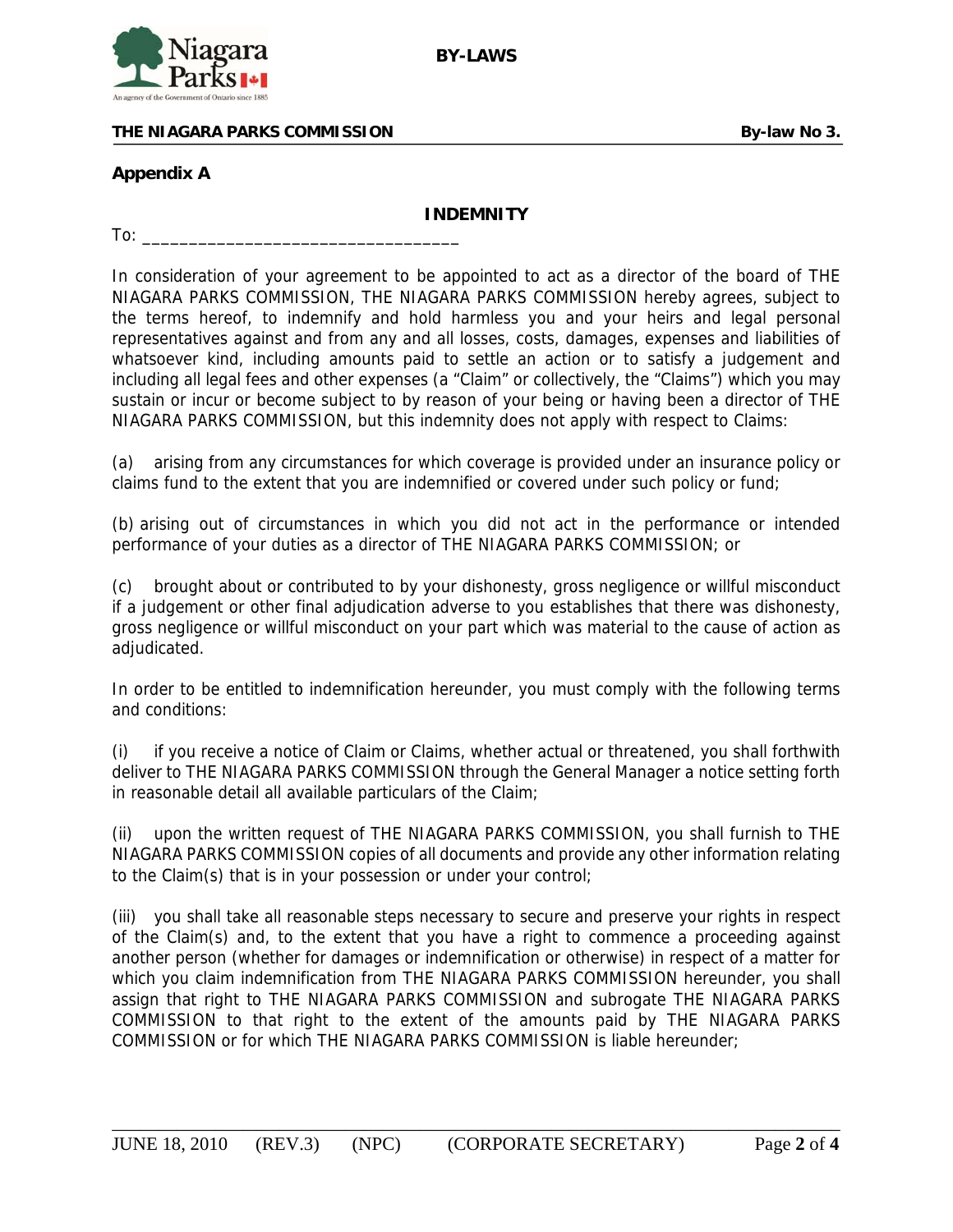

(iv) you shall not voluntarily assume any liability in respect of or settle or compromise a Claim or any proceeding relating thereto without obtaining THE NIAGARA PARKS COMMISSION's prior written consent;

(v) THE NIAGARA PARKS COMMISSION shall have the right to participate in or assume control of the negotiation, settlement or defence of the Claim(s) and any proceedings relating thereto or appeal thereof but THE NIAGARA PARKS COMMISSION may not settle any action commenced against you without your written consent;

(vi) if THE NIAGARA PARKS COMMISSION elects to participate in or assume control of the negotiation, settlement or defence of the Claim(s) and any proceedings relating thereto or appeal thereof, you shall cooperate fully with THE NIAGARA PARKS COMMISSION in connection with the same, and you shall agree to be represented by legal counsel chosen by THE NIAGARA PARKS COMMISSION, unless, in the opinion of such legal counsel, there would arise a conflict of interest preventing such legal counsel from representing you, and, where it is such legal counsel's opinion that a conflict of interest prevents their representing you, you will be entitled, subject to THE NIAGARA PARKS COMMISSION's prior written approval, to retain legal counsel of your choice (it being understood that THE NIAGARA PARKS COMMISSION may withhold its approval in relation to any counsel proposed by you who does not agree to retainer terms, including fees, consistent with the policies of the Ministry of the Attorney General of Ontario), and the fees and expenses of your counsel incurred in your representation shall be costs to which this indemnity extends;

(vii) if THE NIAGARA PARKS COMMISSION is not also a party to the Claim, you shall consent to any order or leave that may be required for the Crown to be added as a party or to be allowed to make representations on its own behalf without being a party; and

(viii) the expenses incurred by you in investigating, defending or appealing any Claim(s) shall, at your request, be paid by THE NIAGARA PARKS COMMISSION as may be appropriate to enable you to properly investigate, defend or appeal such Claims(s), with the understanding that if it is ultimately determined that you are not entitled to be indemnified hereunder, you shall immediately repay such amount(s) so paid, which shall become payable as a debt due to the Crown.

(ix) you agree to pay to THE NIAGARA PARKS COMMISSION all amounts you receive as a recovery or reimbursement of any Claim which has been previously indemnified by THE NIAGARA PARKS COMMISSION hereunder.

For greater clarity, this indemnity shall apply to Claim(s) that are referable to the period during which you were a director of THE NIAGARA PARKS COMMISSION, and of which notice is received by THE NIAGARA PARKS COMMISSION either during the period you are a director or after you cease to be a director.

\_\_\_\_\_\_\_\_\_\_\_\_\_\_\_\_\_\_\_\_\_\_\_\_\_\_\_\_\_\_\_\_\_\_\_\_\_\_\_\_\_\_\_\_\_\_\_\_\_\_\_\_\_\_\_\_\_\_\_\_\_\_\_\_\_\_\_\_\_\_\_\_\_\_\_\_\_\_